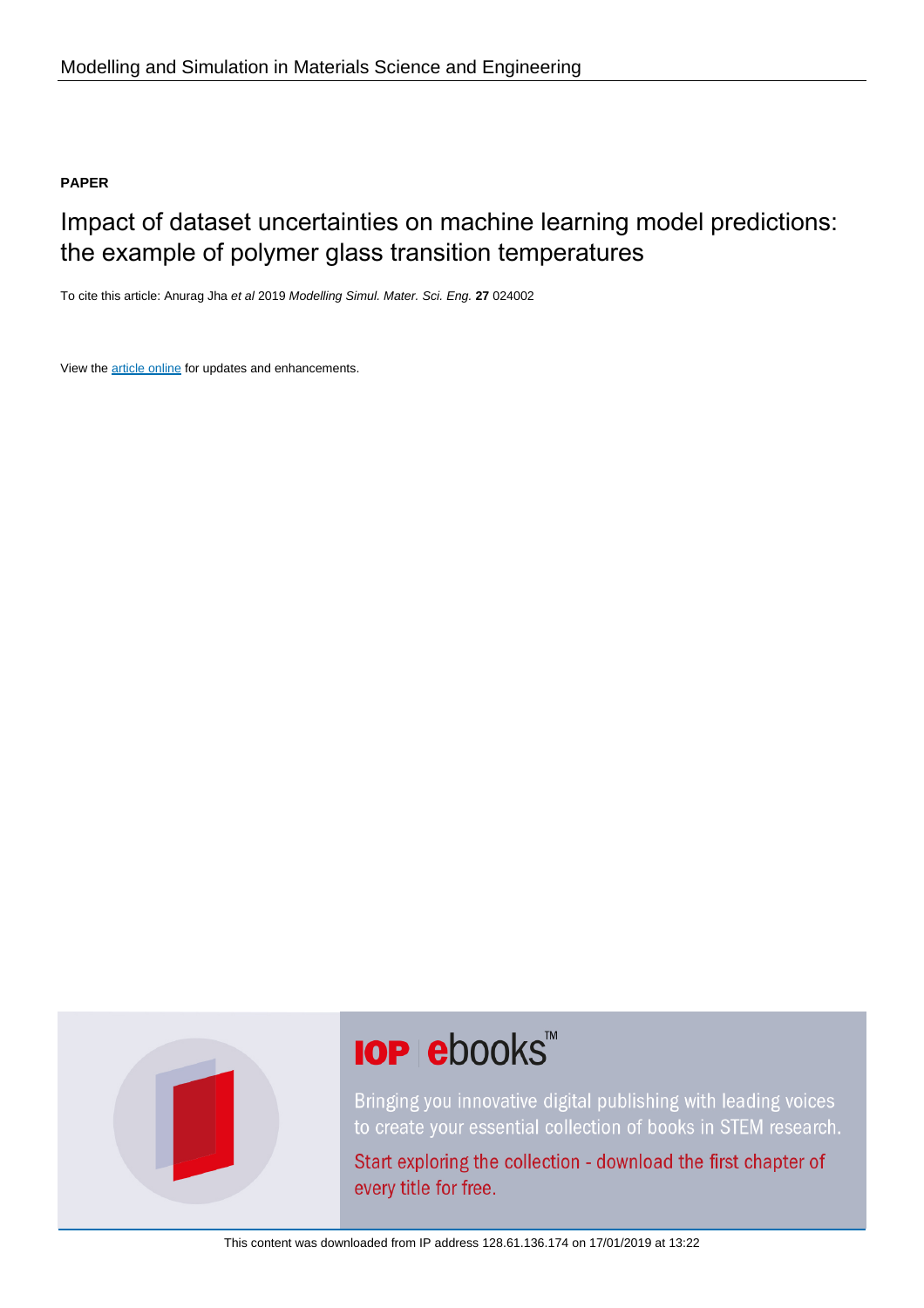Modelling Simul. Mater. Sci. Eng. 27 (2019) 024002 (9pp) https://doi.org/10.1088/[1361-651X](https://doi.org/10.1088/1361-651X/aaf8ca)/aaf8ca

## Impact of dataset uncertainties on machine learning model predictions: the example of polymer glass transition temperatures

#### A[n](https://orcid.org/0000-0002-2794-3717)urag Jha, Anand Chandrasekaran<sup>®</sup>, Chiho Kim and Rampi Ramprasad

School of Materials Science and Engineering, Georgia Institute of Technology, 771 Ferst Drive NW, Atlanta, GA 30332, United States of America

E-mail: [rampi.ramprasad@mse.gatech.edu](mailto:rampi.ramprasad@mse.gatech.edu)

Received 20 October 2018, revised 9 December 2018 Accepted for publication 17 December 2018 Published 17 January 2019



#### Abstract

Over the past decade, there has been a resurgence in the importance of datadriven techniques in materials science and engineering. The utilization of state-of-the art algorithms, coupled with the increased availability of experimental and computational data, has led to the development of surrogate models offering the promise of rapid and accurate predictions of materials' properties based solely on their structure or composition. Such machine learning (ML) models are trained on available past data and are thus susceptible to the intrinsic uncertainties/errors associate with these past measurements. The glass transition temperature  $(T_g)$  of polymers, a property of paramount interest in polymer science, is one strong example of a material property that can show widespread variation in the final reported value as a result of a variety of intrinsic and extrinsic factors that occur during the experimental measurement process. In the current work, we curate a large database of  $T_g$  measurements from a variety of data sources and proceed to investigate the statistical nature of the inherent uncertainties in the database. Through the partitioning of the dataset using statistically relevant measures, we investigate the effect of variations in the dataset on the performance of the final ML model. We demonstrate that the measure of central tendency, median is a valid approximation when dealing with multiple reported values for  $T_g$ when dealing with multiple reported values of  $T<sub>g</sub>$  for the same polymeric material. Moreover, the Bayesian model noise/uncertainty that emerges from our machine-learning pipeline is able to represent quantitatively the underlying noise/uncertainties in the experimental measurement of  $T_g$ .

Keywords: machine learning, polymers, glass transition temperature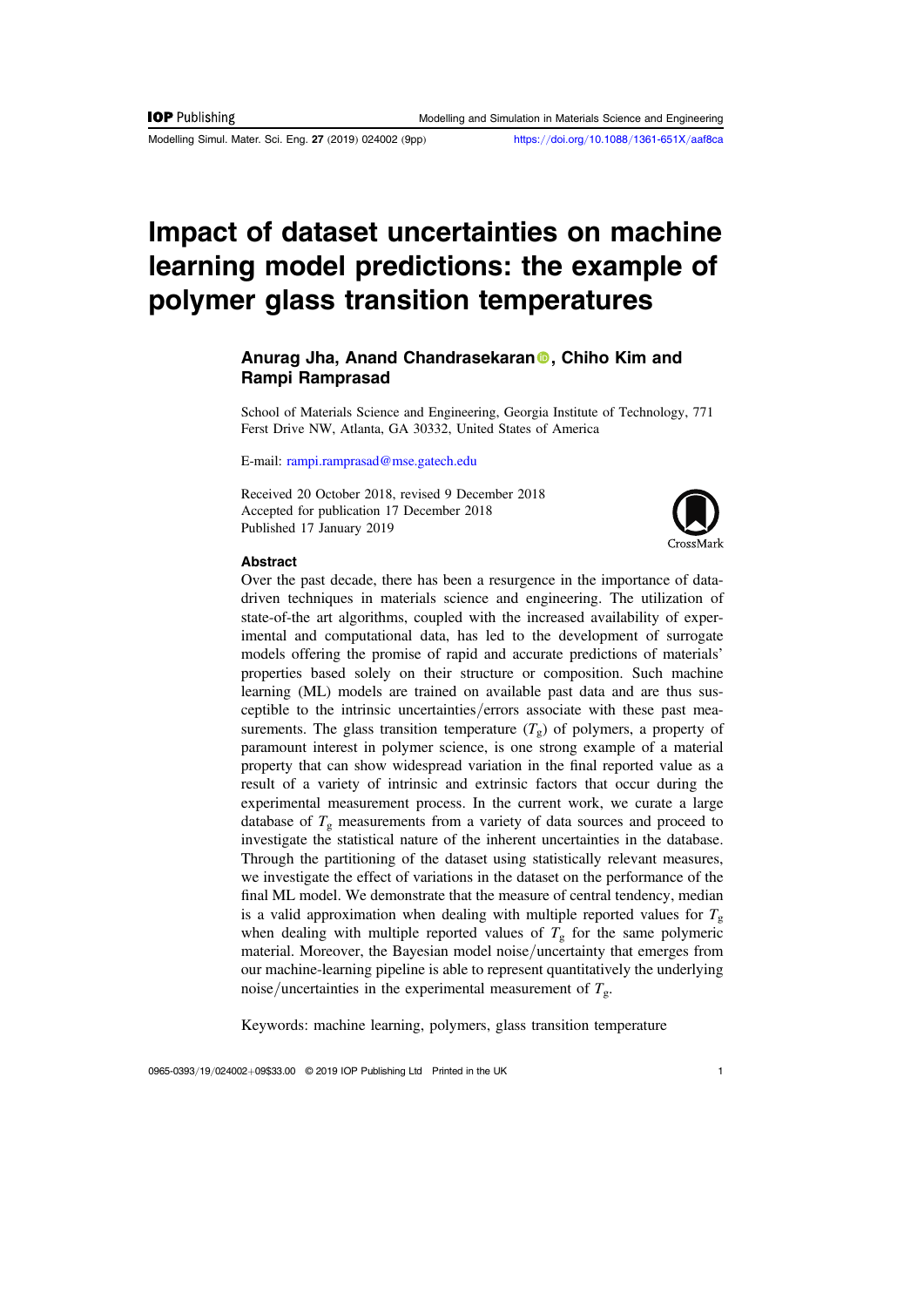(Some figures may appear in colour only in the online journal)

#### 1. Introduction

Data-driven methods are seeing a revival within materials science  $[1-6]$  $[1-6]$  $[1-6]$  $[1-6]$  $[1-6]$ , and are deeply influencing multiple aspects of materials research  $[7-13]$  $[7-13]$  $[7-13]$  $[7-13]$  $[7-13]$ . Materials property data, obtained either from computational or experimental efforts, are being utilized to create surrogate models using machine learning (ML) techniques [[1,](#page-8-0) [14](#page-8-0)–[21](#page-8-0)]. These models can be utilized to provide rapid predictions of the properties of new materials at a minuscule fraction of the cost involved in actual experimentation or computation [[7,](#page-8-0) [22](#page-8-0)–[26](#page-9-0)]. Moreover, a variety of techniques are being explored to invert the property prediction pipeline so as to allow for designing materials that display a desired target set of property values [[4](#page-8-0)–[6,](#page-8-0) [17,](#page-8-0) [27](#page-9-0)–[32](#page-9-0)].

The quality of the developed surrogate model, though, depends on the quality (and quantity) of the dataset used in the model training step. Often, different experimental studies may report different values for the same property of the same material. This may be because of variations in measurement techniques, measurement conditions, and sample quality among others. How should one treat such uncertainties in data during surrogate model development? And, what is the impact of such uncertainties on the surrogate model performance?

The present contribution attempts to address the above questions for the specific case of the glass transition temperature  $(T_g)$  of polymeric materials.  $T_g$  is a complex property, the measurement of which is affected by a variety of intrinsic and extrinsic factors. The intrinisic factors include material properties such as morphology, crystallinity, tacticity, cross-linking, molecular weight and density. Extrinsic factors such as the method of measurement and the rate of cooling/heating also significantly impact the reported  $T_g$  value. Above and beyond such measurement uncertainties, the surrogate modeling pipeline (illustrated in figure [1](#page-3-0)) also entails the introduction of additional uncertainties at various stages of the process [[33](#page-9-0)]. For example, the fingerprint stage necessitates the numerical representation of the polymer repeat unit in terms of a fixed dimensional vector [[19](#page-8-0)] and this representation may result in a loss of chemical information. Thus, the final prediction obtained from the ML model naturally contains contributions from the errors propagated from the dataset and fingerprinting step. In the present article, we primarily address the role of the initial dataset uncertainties in the final model performance.

This paper is organized as follows. In section 2, we describe in detail the expansive dataset accumulated for  $T_{\rm g}$  of polymers, highlighting specifically the statistical nature of the uncertainties in the  $T<sub>g</sub>$  measurements. In section [3,](#page-4-0) we discuss the fingerprinting and ML techniques [[19](#page-8-0)] that we employ to develop surrogate models for the prediction of  $T_{\rm g}$ . In section [4](#page-5-0), the results are summarized and the sensitivity of the model performance as a result of statistical variations in the dataset is demonstrated.

#### 2. Dataset

#### 2.1. Sources of data

Data for this work was gathered from two books: the *Polymer Handbook* [[34](#page-9-0)] and *Prediction* of Polymer Properties [[35](#page-9-0)] and also from an online repository of polymer properties [[36](#page-9-0)]. From these publicly available data sources, we extracted the polymer name, SMILES string [[37,](#page-9-0) [38](#page-9-0)] and  $T_g$  measurements of 751 polymers. A subset of this dataset has been utilized in an earlier work [[19](#page-8-0)].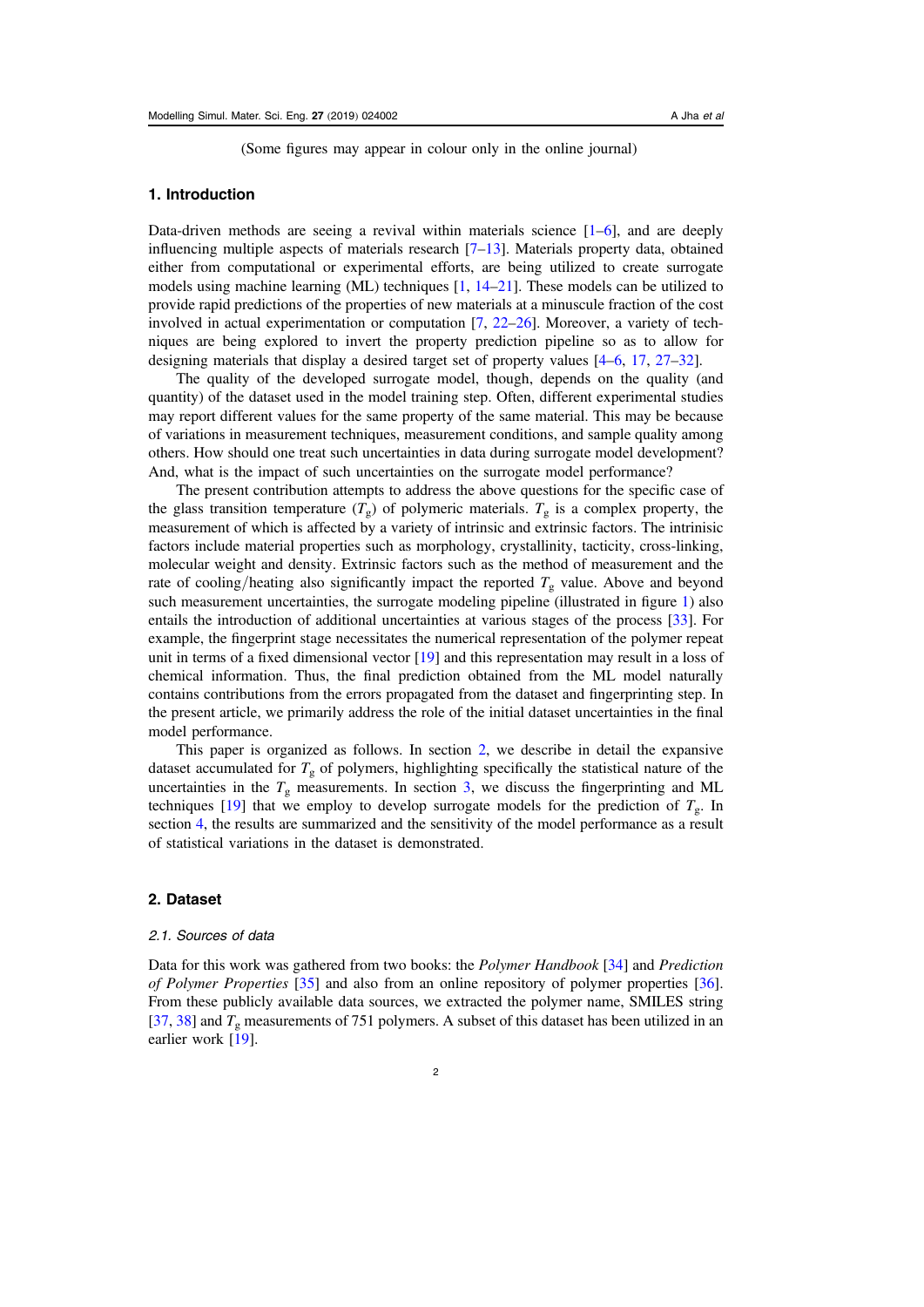<span id="page-3-0"></span>

Figure 1. Workflow of data-driven surrogate modeling and property prediction with error sources associated with each step.



**Figure 2.** Distribution of the  $T_g$  values for all polymers.

The chemical space that comprises all these three datasets consists of nine elements (C, H, O, N, S, F, Cl, Br and I). We only considered  $T_g$  values reported for neat polymers (not composites) without any additives. However, we did not differentiate between tacticity, isomerism, crystallinity, different measurement techniques or different heating/cooling rates. The type of polymers that were considered as part of this dataset include main chain acyclic polymers such as poly(acrylics) and poly(methacrylics), poly(alkenes), poly(dienes), poly (styrenes), poly(vinyl alchohols) and poly(ketones), poly(vinyl esters), poly(vinyl ethers) and poly(thioethers) and some others, as well as main chain carbocylic polymers such as poly (phenylenes) and others. As can be seen from figure 2, there is a wide distribution of  $T_g$  for polymers which ranges from 76 K to 773 K. The frequency plot looks to be roughly normal with a standard deviation of 74 K with a mean of 326.1 K. The glass transition temperature is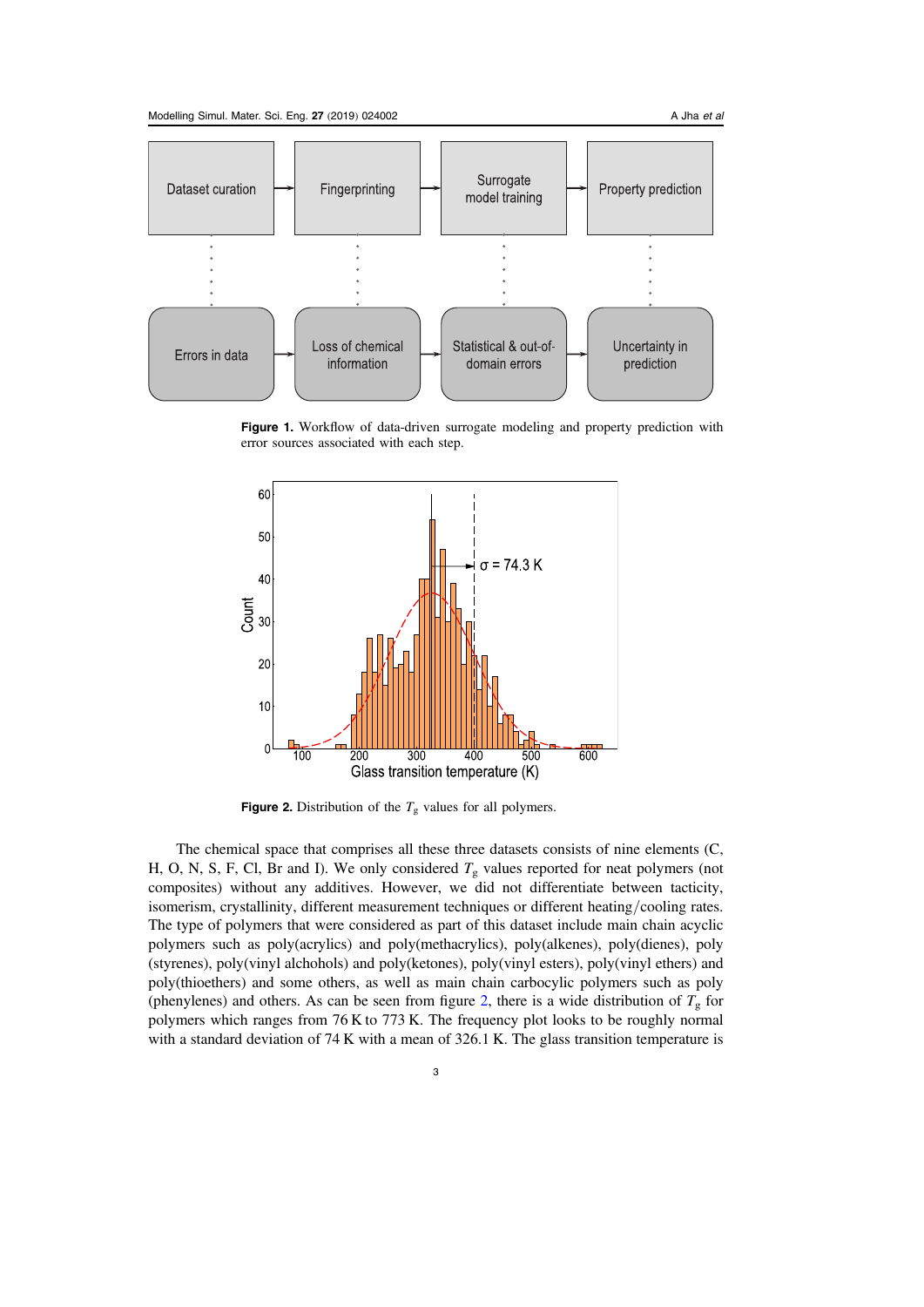<span id="page-4-0"></span>

Figure 3. (a) Normal distribution fit for variation from mean for the 75 polymers with multiple reported values of  $T_{\rm g}$ . (b) Frequency distribution of  $T_{\rm g}$  values for the polymers with multiple reported values of  $T_g$ .

known to be higher for polymers with more polar groups and for those with high van der Waals surface area. Also, it is known to be higher for polymers that have more rigid monomers [[39](#page-9-0)].

#### 2.2. Spread in the data

 $T<sub>g</sub>$  is a property which cannot be defined in terms of thermodynamic state variables, unlike the melting point of materials. Rather, it is considered to be a phenomenon driven by kinetics [[35,](#page-9-0) [39](#page-9-0)]. Therefore, its value is highly dependent on the time scale of the measurement. Other factors that contribute to the uncertainty are the history of the sample, percent crystallinity, tacticity, isomerism, solvents and additives used, cross linking and molecular weight of the polymer. There are uncertainties also associated with the choice of the measurement method, the accuracy of the calculations due to the inherent resolution of the method and human error.

Out of the 751 polymers considered in this study, 75 polymers had multiple reported values (as a result of the aforementioned variations). For these 75 polymers, a histogram for deviations from their respective mean measurements is shown in figure  $3(a)$ . Among the 75 polymers for which multiple  $T_g$  values were reported, most of the polymers possessed two reported values as can be seen in figure 3(b). The maximum number of reported values for a particular polymer was 24 (for the case of the polymer PMMA). It appears that the measured uncertainties (or errors or noise) follow a normal distribution with a standard deviation of 40 K with peak at 0 (representing the mean value). This behavior sets this problem up as an ideal candidate for checking if a model constructed with mean measurements would yield good results. The above analysis also implies that  $T<sub>g</sub>$  measurements have an intrinsic typical uncertainty of about 40 K.

#### 3. Method

#### 3.1. Fingerprinting and ML pipeline

Both the fingerprinting and ML model were described in detail in a recent work [[19](#page-8-0)]. The fingerprint building process consists of three hierarchical levels of descriptors [[40](#page-9-0), [41](#page-9-0)]. The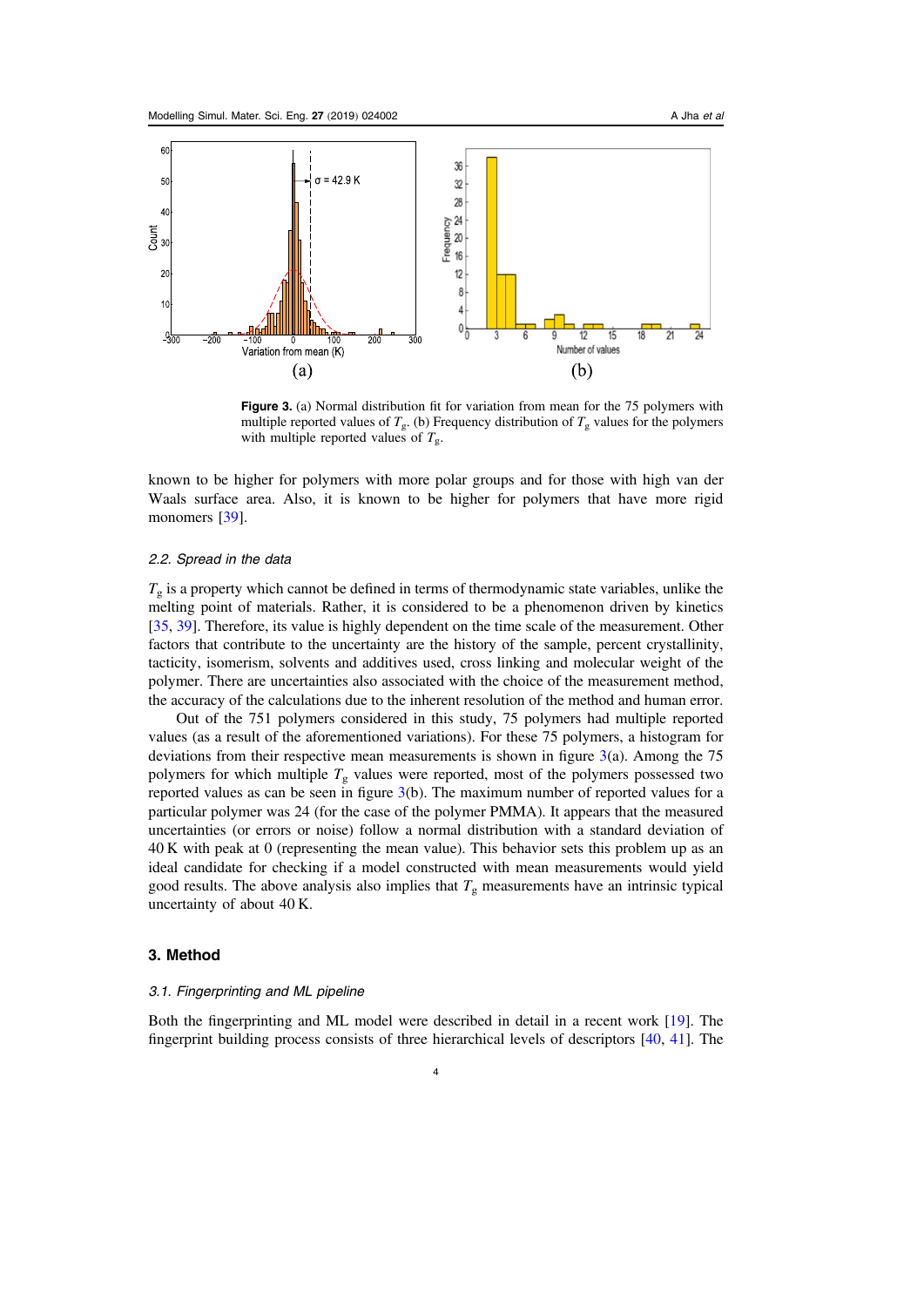<span id="page-5-0"></span>first one is at the atomic scale wherein the number fraction of atomic triples (or a set of three contiguous atoms) was calculated. The next level deals with quantitative structure property relationship (QSPR) descriptors, such as van der Waals surface area [[42](#page-9-0)], topological surface area [[43,](#page-9-0) [44](#page-9-0)] and fraction of rotatable bonds [[19](#page-8-0)], implemented in the RDkit cheminformatics library [[45](#page-9-0)–[47](#page-9-0)]. The third level and largest length scale descriptors captured morphological feautures such as the topological distance between rings, fraction of atoms that are part of side chains and length of largest side chain [[19](#page-8-0)].

After the three levels of fingerprints are generated for all the polymers, we employed a recursive feature elimination technique [[19](#page-8-0)] to eliminate unwanted descriptors. This feature elimination process aided in reducing over-fitting and improved the final model performance. The final model was obtained by mapping the filtered descriptors to the  $T<sub>g</sub>$  values using Gaussian process regression (GPR) with a sum-kernel consisting of a radial basis function kernel and a white-noise kernel. The white-noise kernel provides us with the so-called noise parameter which gives us an estimate of the intrinsic noise or uncertainty in the output value (in our case, the  $T_g$  measurement).

The advantage of using GPR over other kernel methods (like kernel ridge regression) is that one automatically obtains both the target value  $(T<sub>g</sub>$  in our case) and the associated uncertainty of the prediction [[48](#page-9-0)]. For example, when a prediction is made for a polymer which is chemically very different from the polymer in the training set, we automatically observe a large uncertainty associated with the prediction.

#### 3.2. Effects of variation in the dataset

As mentioned in the earlier section, a wide variation exists in the reported values of  $T_g$  for 75 polymers and therefore it is difficult to decide what is the most appropriate  $T_g$  value to be used in the input dataset while building the model. To understand the effect of these variations, we first calculate the median, mean, minimum and maximum of the  $T<sub>g</sub>$  measurements of the 75 polymers with multiple reported values. These values were then used to create four training datasets (Datasets 1, 2, 3 and 4 respectively), thus resulting in four different models (Models 1, 2, 3 and 4 respectively), as shown in figure [4.](#page-6-0) As described in the next section, the predictions of the resulting 4 models were used to assess which strategy is most suitable when we are confronted with dataset uncertainty.

#### 4. Results

The performance of the above four models were then evaluated based on four metrics:  $1-R^2$ , root mean squared error, average GPR-uncertainty and GPR noise-hyperparameter. As depicted in figure [5,](#page-6-0) the model build using the median value dataset shows the best performance (lower errors). On the other hand, the dataset containing the maximum  $T_g$  values systematically exhibited the poorest performance with respect to all four error metrics. The results of the thus obtained best and worst model (i.e. the median-model and maximummodel) results are shown in more detail through the parity-plots depicted in figure [6.](#page-7-0) The model constructed from the maximum of the measurements not only shows poorer performance (in terms of prediction accuracy) but the Bayesian model uncertainty (i.e. the noise hyperparameters) for every prediction, depicted by the gray bars in figure [6](#page-7-0), is also significantly larger. It is also worth noting that the GPR noise hyperparameter, determined here independently during the training process, is of the same magnitude as the dataset uncertainty of about 40 K noted earlier.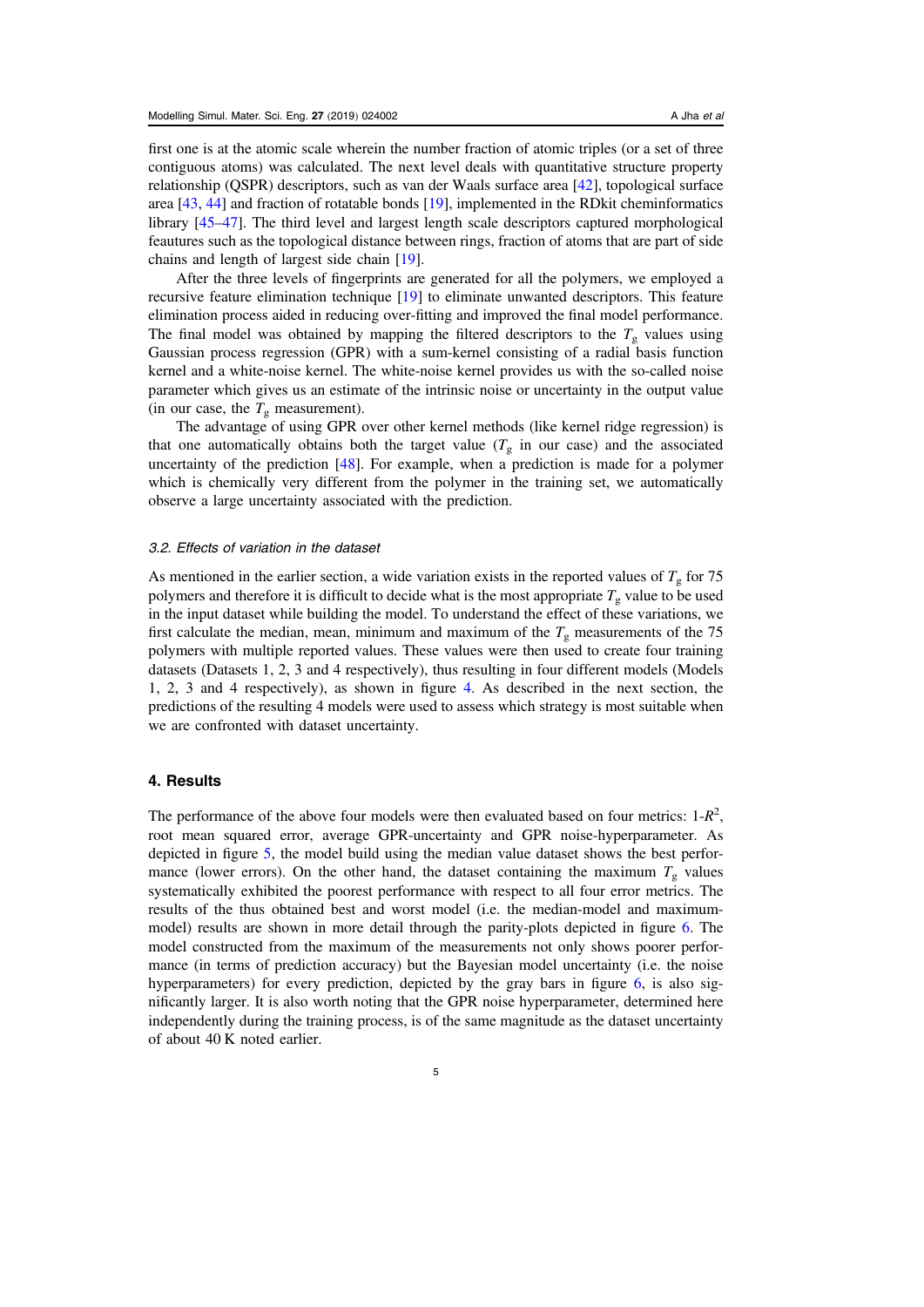

<span id="page-6-0"></span>

Figure 4. Workflow for building the four different datasets and models for capturing the effect of dataset variation on model performance.



Figure 5. Comparison between the four models built from four different datasets using metrics  $1-R^2$ , RMSE, average GPR uncertainty and GPR noise-parameters.

These results indicate that using the median of a distribution of property values would be the best approach to tackle uncertainty in data sources. The calculated mean and median is found to be very close for most polymers as can be seen from figure  $3(a)$  $3(a)$  which shows the symmetric nature of the deviations from mean  $T_g$  values. The median-model, however, is less sensitive to extremely low and high  $T_g$  values and this could be the likely cause of the median-model outperforming the mean-model.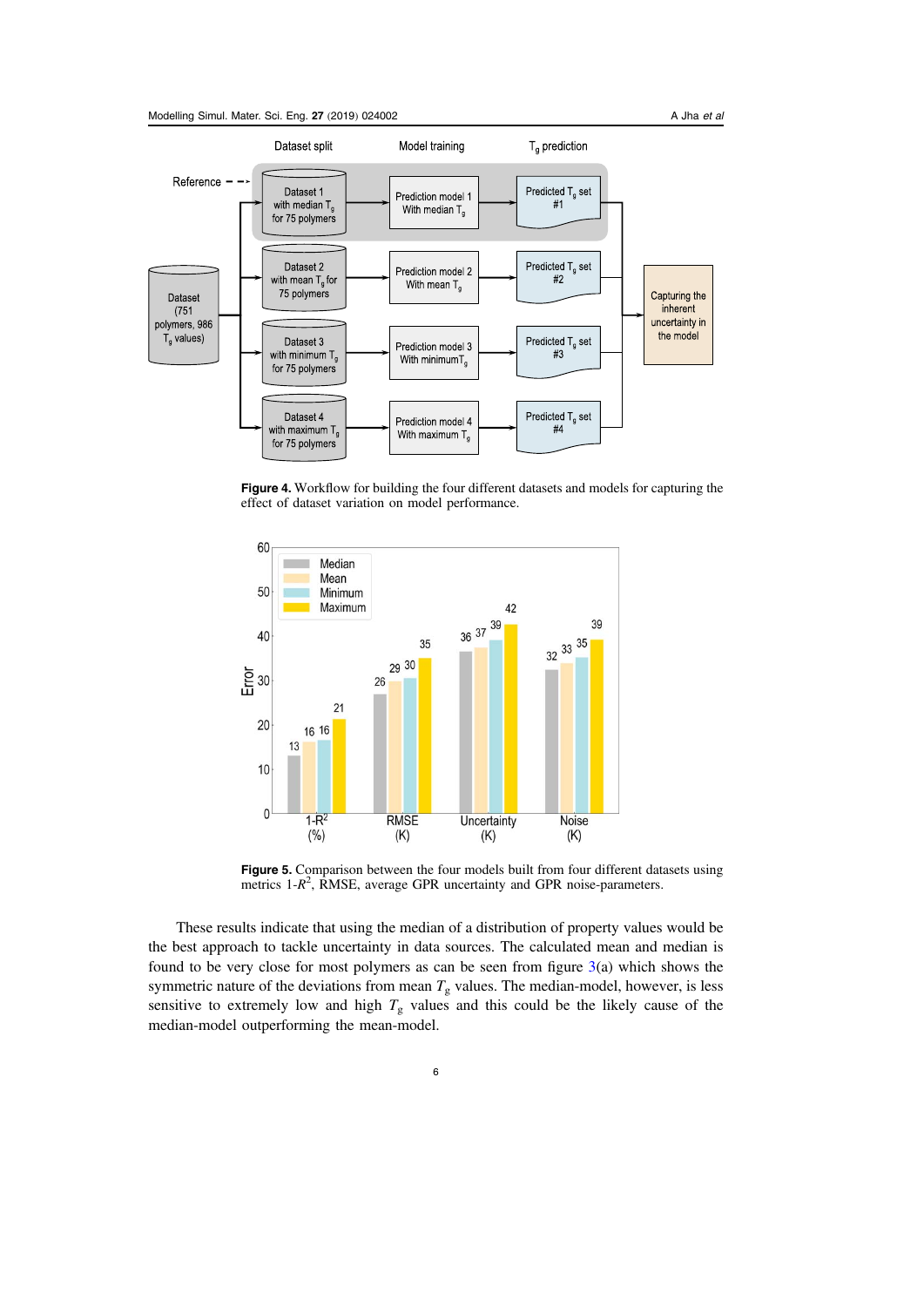<span id="page-7-0"></span>

**Figure 6.** Parity plot for experimental  $T_g$  measurement versus GPR predicted  $T_g$  values for models constructed from (a) median (b) maximum value data sets.

Across the four models, we observe that the  $1-R^2$  ranges from 13% to 21% indicating that variations in small portions of the dataset can have a significant impact on the performance of the model.

#### 5. Conclusions and future work

Measurement uncertainty in data is common. In the current work, we have investigated which value from a range of reported values would be ideal for model development for the example of the glass transition temperature  $(T_g)$  of polymers. Using different statistical measures, we have constructed four different datasets and evaluated the performance of four models trained on these corresponding datasets. The model constructed with the median of the experimental measurements was found to outperform other models. Also, there was a large change in model accuracy for changes in the data and therefore it can be said that the model is highly dependent on the input dataset.

As seen from figure [5](#page-6-0), both the average uncertainty and the noise parameter of the models approximately range between 30 and 40 K. The standard deviation of the  $T<sub>g</sub>$  measurements of the 75 polymers is, as mentioned earlier, about 40 K. The similarity of these two values likely indicates the ability of our surrogate modeling pipeline (hierarchical fingerprinting + GPR) to capture the intrinsic noise in  $T_g$  measurement across the dataset.

Going forward, we intend to continue to expand the list of polymers in our  $T<sub>g</sub>$  dataset to not only improve the model performance but also to obtain a better understanding of the statistical nature of  $T_g$  measurements. Moreover, the development of additional descriptors (capturing, for example, tacticity and isomerism) would lead to better performing models and also simultaneously reduce uncertainty propagation in our model development pipeline.

#### Acknowledgments

The authors acknowledge support of this work by the Toyota Research Institute through the Accelerated Materials Design and Discovery program.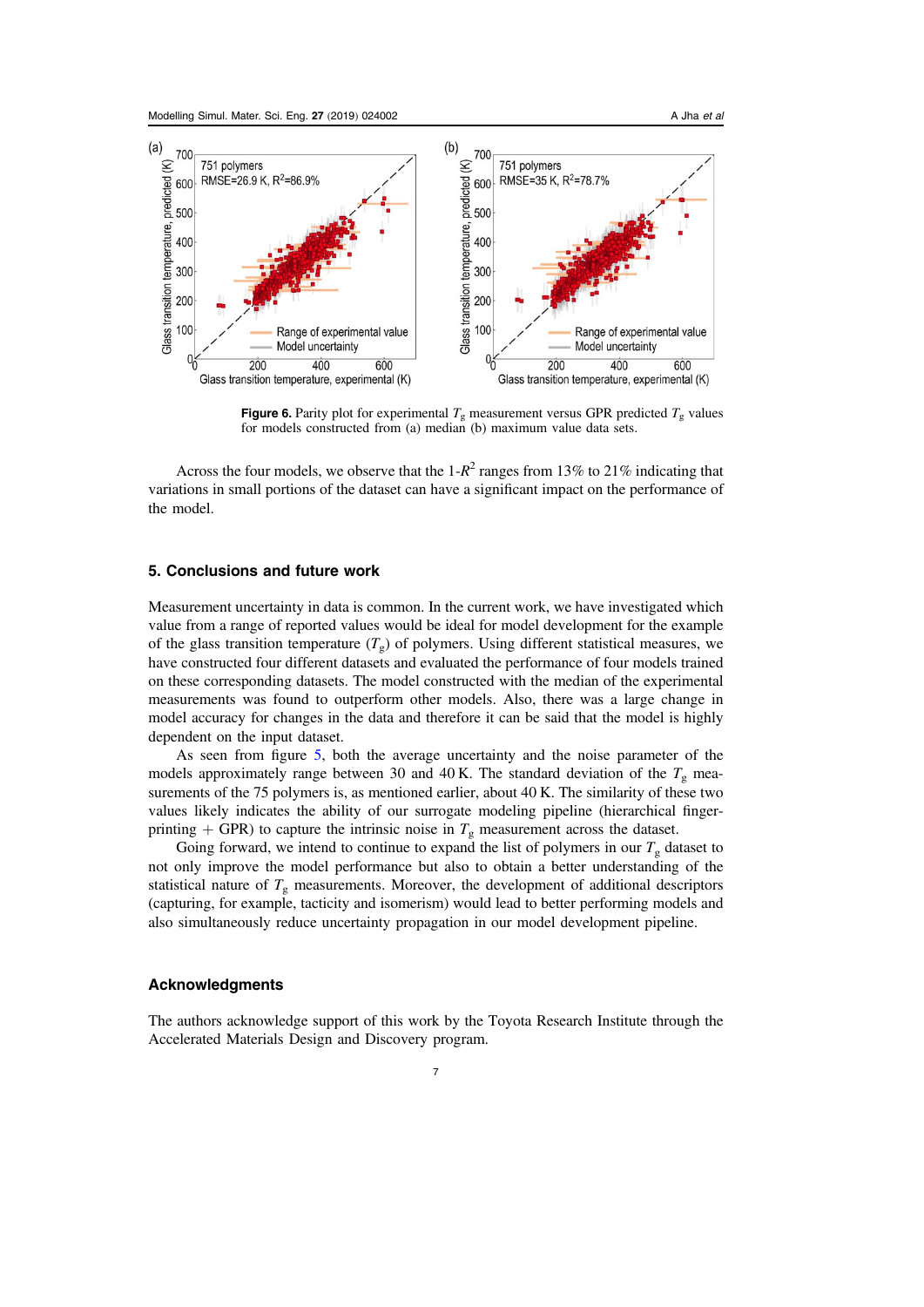#### <span id="page-8-0"></span>ORCID iDs

Anand C[h](https://orcid.org/0000-0002-2794-3717)andrasekaran **https://orcid.org/[0000-0002-2794-3717](https://orcid.org/0000-0002-2794-3717)** 

#### **References**

- [1] Ramprasad R, Batra R, Pilania G, Mannodi-Kanakkithodi A and Kim C 2017 Machine learning in materials informatics: recent applications and prospects npj Comput. Mater. 3 [1](https://doi.org/10.1038/s41524-017-0056-5)-[13](https://doi.org/10.1038/s41524-017-0056-5)
- [2] Kim C, Huan T D, Krishnan S and Ramprasad R 2017 A hybrid organic–inorganic perovskite dataset Sci. Data 4 [170057](https://doi.org/10.1038/sdata.2017.57)
- [3] Kim S et al 2015 Pubchem substance and compound databases Nucleic Acids Res. 44 [D1202](https://doi.org/10.1093/nar/gkv951)-13
- [4] Zhu Q, Sharma V, Oganov A R and Ramprasad R 2014 Predicting polymeric crystal structures by evolutionary algorithms J. Chem. Phys. 141 [154102](https://doi.org/10.1063/1.4897337)
- [5] Lorenzini R G, Kline W M, Wang C C, Ramprasad R and Sotzing G A 2013 The rational design of polyurea & polyurethane dielectric materials Polymer 54 [3529](https://doi.org/10.1016/j.polymer.2013.05.003)–33
- [6] Mannodi-Kanakkithodi A, Pilania G, Ramprasad R, Lookman T and Gubernatis J E 2016 Multiobjective optimization techniques to design the Pareto front of organic dielectric polymers Comput. Mater. Sci. [125](https://doi.org/10.1016/j.commatsci.2016.08.018) 92–9
- [7] Mueller T, Kusne A G and Ramprasad R 2016 Machine learning in materials science: recent progress and emerging applications Reviews in Computational Chemistry vol 29 (New York: Wiley) ch 4 [pp 186](https://doi.org/10.1002/9781119148739)–273
- [8] Hattrick-Simpers J, Wen C and Lauterbach J 2015 The materials super highway: integrating highthroughput experimentation into mapping the catalysis materials genome *Catal. Lett.* **[145](https://doi.org/10.1007/s10562-014-1442-y)** [290](https://doi.org/10.1007/s10562-014-1442-y)–8
- [9] Hill J, Mannodi-Kanakkithodi A, Ramprasad R and Meredig B 2018 Materials data infrastructure and materials informatics Computational Materials System Design (Berlin: Springer) [pp 193](https://doi.org/10.1007/978-3-319-68280-8_9)–225
- [10] Mannodi-Kanakkithodi A, Huan T D and Ramprasad R 2017 Mining materials design rules from data: the example of polymer dielectrics Chem. Mater. 29 [9001](https://doi.org/10.1021/acs.chemmater.7b02027)-10
- [11] Huan T D, Batra R, Chapman J, Krishnan S, Chen L and Ramprasad R 2017 A universal strategy for the creation of machine learning-based atomistic force fields *npj Comput. Mater.*  $3 \text{ } 1\text{-}8$  $3 \text{ } 1\text{-}8$  $3 \text{ } 1\text{-}8$  $3 \text{ } 1\text{-}8$
- [12] Huan T D, Batra R, Chapman J, Krishnan S, Chen L and Ramprasad R 2017 A universal strategy for the creation of machine learning-based atomistic force fields npj Comput. Mater. 3 [27](https://doi.org/10.1038/s41524-017-0042-y)
- [13] Botu V, Batra R, Chapman J and Ramprasad R 2017 Machine learning force fields: construction, validation, and outlook *J. Phys. Chem.* C 121 [511](https://doi.org/10.1021/acs.jpcc.6b10908)
- [14] Mannodi-Kanakkithodi A, Chandrasekaran A, Kim C, Huan T D, Pilania G, Botu V and Ramprasad R 2018 Scoping the polymer genome: a roadmap for rational polymer dielectrics design and beyond Mater. Today 21 [785](https://doi.org/10.1016/j.mattod.2017.11.021)–96
- [15] Mannodi-Kanakkithodi A, Pilania G and Ramprasad R 2016 Critical assessment of regressionbased machine learning methods for polymer dielectrics Comput. Mater. Sci. 125 [123](https://doi.org/10.1016/j.commatsci.2016.08.039)–35
- [16] Hautier G, Fischer C C, Jain A, Mueller T and Ceder G 2010 Finding nature's missing ternary oxide compounds using machine learning and density functional theory *Chem. Mater.* [22](https://doi.org/10.1021/cm100795d) [3762](https://doi.org/10.1021/cm100795d)–7
- [17] Mannodi-Kanakkithodi A, Pilania G, Huan T D, Lookman T and Ramprasad R 2016 Machine learning strategy for accelerated design of polymer dielectrics Sci. Rep. 6 [20952](https://doi.org/10.1038/srep20952)
- [18] Botu V, Batra R, Chapman J and Ramprasad R 2016 Machine learning force fields: construction, validation, and outlook *J. Phys. Chem.* C [121](https://doi.org/10.1021/acs.jpcc.6b10908) 511-22
- [19] Kim C, Chandrasekaran A, Huan T D, Das D and Ramprasad R 2018 Polymer genome: a data-powered polymer informatics platform for property predictions J. Phys. Chem. C 122 [17575](https://doi.org/10.1021/acs.jpcc.8b02913)-85
- [20] Yu X 2010 Support vector machine-based QSPR for the prediction of glass transition temperatures of polymers Fibers Polym. 11 [757](https://doi.org/10.1007/s12221-010-0757-6)–66
- [21] Mattioni B E and Jurs P C 2002 Prediction of glass transition temperatures from monomer and repeat unit structure using computational neural networks *J. Chem. Inf. Comput. Sci.* 42 [232](https://doi.org/10.1021/ci010062o)–40
- [22] Liu Y, Zhao T, Ju W and Shi S 2017 Materials discovery and design using machine learning J. Materiomics 3 [159](https://doi.org/10.1016/j.jmat.2017.08.002)–77
- [23] Olson G B 2000 Designing a new material world Science 288 [993](https://doi.org/10.1126/science.288.5468.993)-8
- [24] Materials Genome Initiative https://[mgi.gov](https://www.mgi.gov/)/